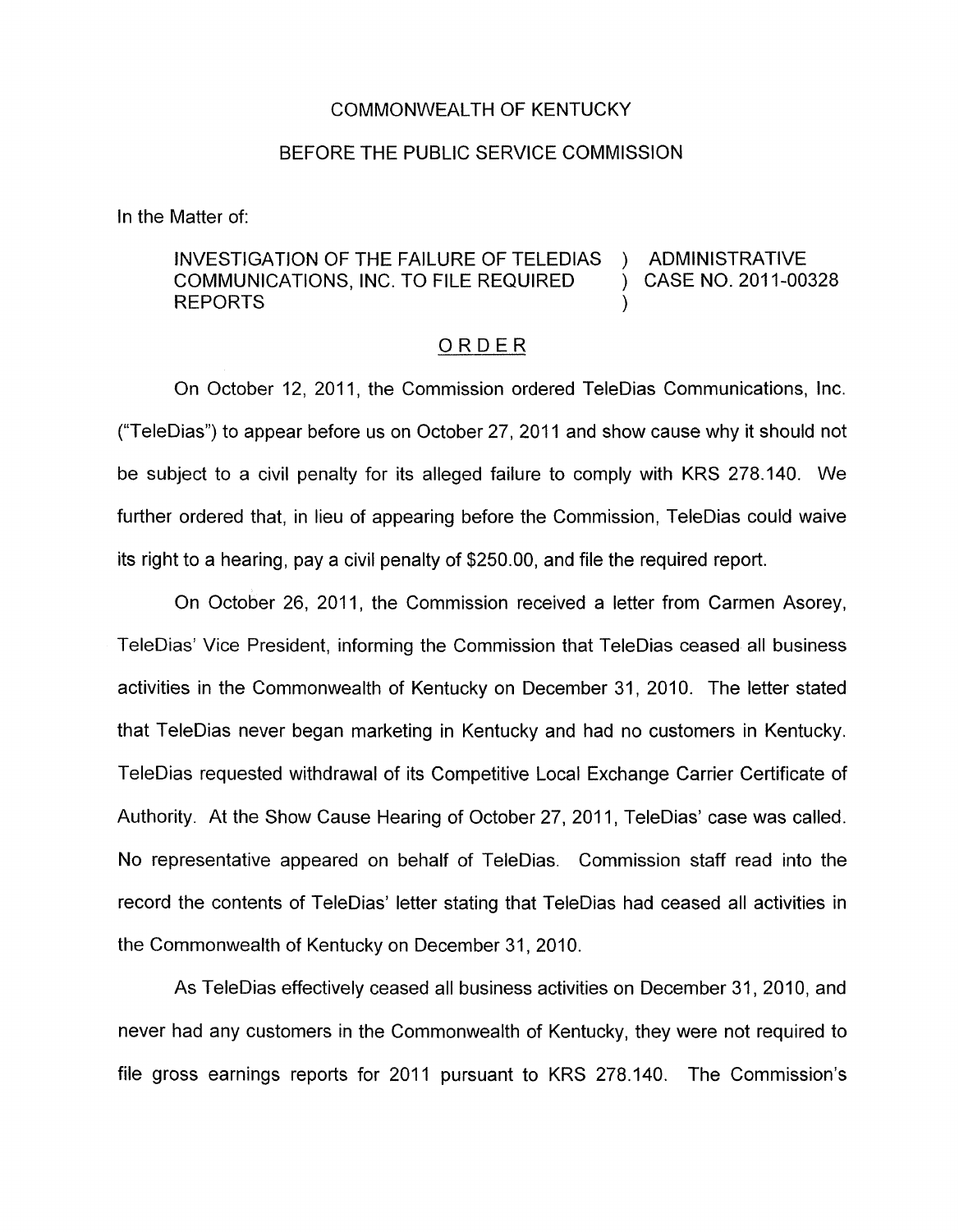October 12, 2011 Show Cause Order was issued based upon TeleDias' failure to file its gross earnings report. Since it is now apparent that TeleDias was not required to file the report, the case against it should be dismissed.

After reviewing the record in this case and being otherwise sufficiently advised, the Commission HEREBY ORDERS that:

1. TeleDias' request to withdraw its Competitive Local Exchange Carrier Certificate of Authority is granted.

2. This case is closed and shall be removed from the Commission's docket.

By the Commission



**ATTEST:** ve/Director

**Administrative** Case No. 2011-00328